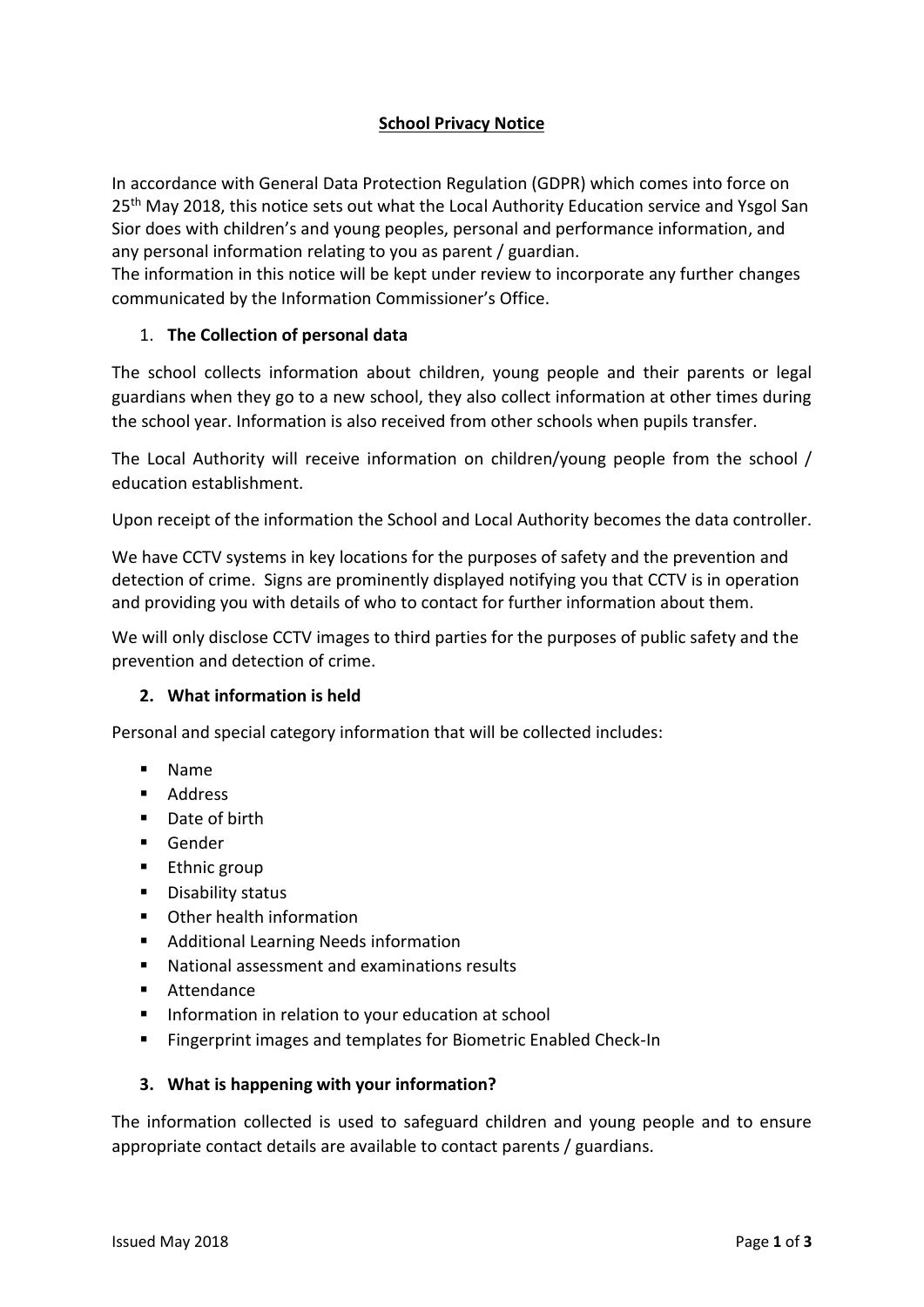The school and Local Authority also uses the information it collects to do research. It uses the results of the research to make decisions on policy and the funding of schools, to calculate the performance of schools and help them to set targets.

The research also informs the education which is provided to children and young people for example:

- The provision of educational services to individuals;
- **Monitoring and reporting on children / young people's educational progress;**
- The provision of welfare, pastoral care, and health services; SEN and transport requirements; exclusions, attendance and nursery data
- The giving of support and guidance to children, young people, their parents and legal guardians;
- The organisation of educational events and trips;
- **Planning and management of the school.**
- Recording of monetary payments to and from pupils/students and parents/guardians.

We may use your use your information for automated decision making, including profiling. This is where we may make a decision automatically about you without human intervention.

## **4. Who is your information shared with?**

Information is sent to Welsh Government on children and young people directly from schools and the Local Authority normally as part of statutory data collection which consists of the following:

- Post-16 data collection
- **Pupil Level Annual School Census (PLASC)**
- **Educated other than at school (EOTAS) pupil level collection**
- National data collection (NDC)
- **Attendance collection**
- Welsh National Tests (WNT) data collection

Information held by the School and Local Authority on children and young people and their parents or legal guardians may be shared with other organisations when the law allows, for example with;

- Other education and training bodies, including schools, when pupils are applying for courses, training, school transfer or seeking guidance on opportunities;
- Bodies doing research for the WG, LA and schools, so long as steps are taken to keep the information secure;
- Central and local government for the planning and provision of educational services;
- Social services and other health and welfare organisations where there is a need to share information to protect and support individual children and young people;
- Various regulatory bodies, such as ombudsmen, inspection authorities and Government fraud initiatives, where the law requires that information be passed on so that they can do their work.